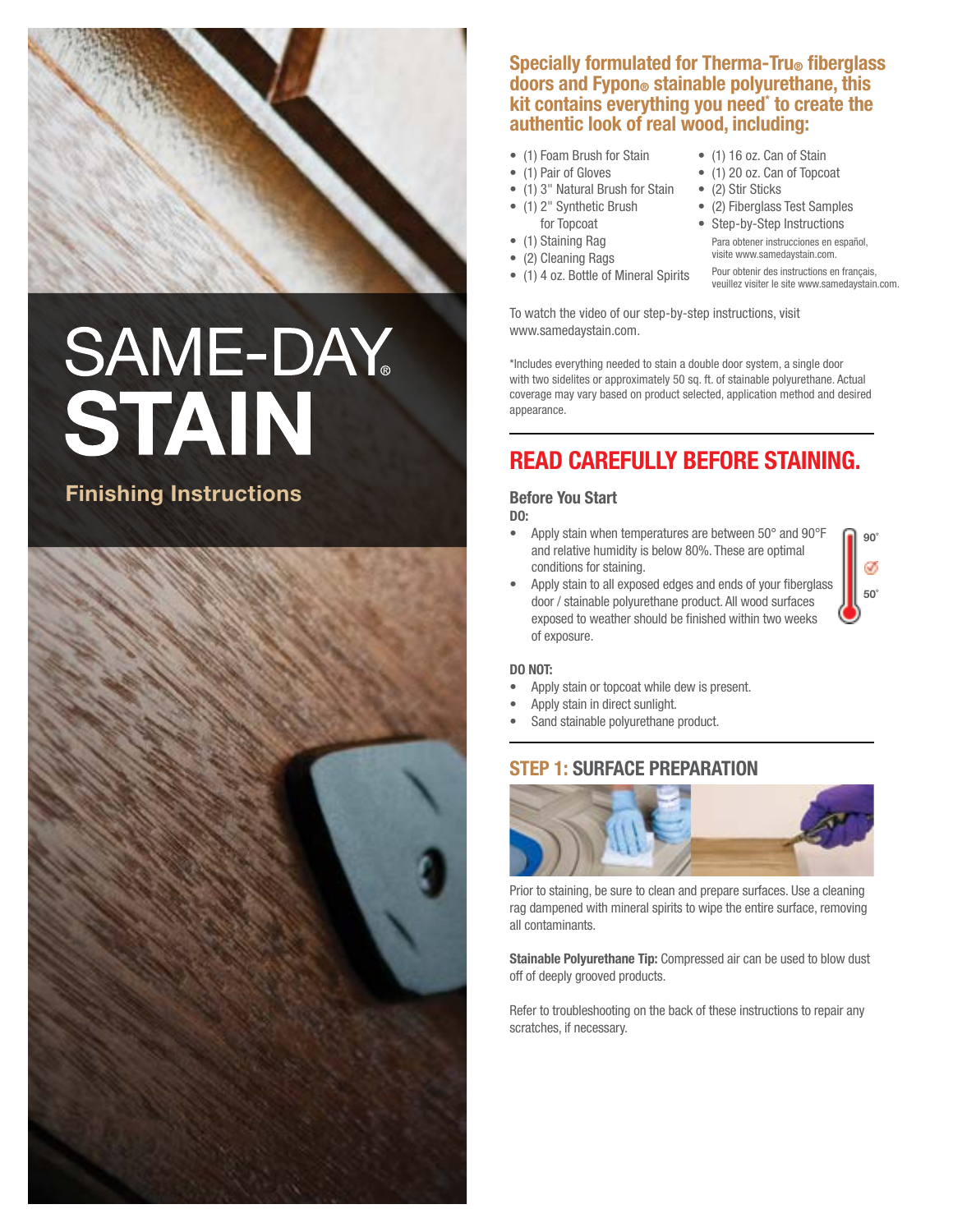## ADDITIONAL PREPARATION FOR THERMA-TRU® FIBERGLASS DOORS *Skip to Step 2 for other products.*



It is recommended that you clean the glass of any debris before staining. Mask off any glass and hardware.

**Tip:** The weatherstrip may be removed from the jambs by gently pulling it out. Re-insert the weatherstrip by pushing it in after the door is completely finished and dry.

#### Steps for Cleaning Excess Sealant on Glass

- 1. Spray the area with a standard glass cleaner.
- 2. Scrape off the excess sealant with a new razor scraper, holding it at a 45° angle. Be careful not to scratch the glass.
- 3. Wipe the area with a clean, dry rag.

**Tip:** Check for gaps between the glass frame and glass. Refer to Troubleshooting Before Staining section on the back of these instructions for directions on how to fill gaps before staining, if necessary.

## STEP 2: Color Test and Apply Stain



Stir the stain well with a stir stick. Improperly mixed stain will not dry correctly.

#### Color Test

Practice staining prior to applying stain directly to your fiberglass door / stainable polyurethane product.

Fiberglass Door: Use the fiberglass test sample that best matches your door to practice applying the stain. Set the remaining fiberglass test sample aside to be used later to test for dryness.

Stainable Polyurethane: If the product can be trimmed, practice applying stain on a scrap piece. If the product cannot be trimmed, practice applying stain on a hidden area of the product.

**Tip:** Should you want to start over, the stain on your color test can be removed with mineral spirits and reapplied until you reach your desired color.

#### Apply the Stain

Using the staining rag or foam brush, work the stain into the surface in a circular or cross-grain motion.

Fiberglass Door Tip: For best results, apply the stain to one section of the door at a time as indicated:

- A. Glass frame, if applicable.
- B. Deep grooves in door panels, using the tip of the foam brush.
- C. Interior panels.
- D. Interior flat sections.
- E. Exterior flat sections.
- F. Door frame, wood door edges, brickmould, mullions and astragals, if applicable.



Use the staining rag or foam brush to even out the color, wiping the stain in the direction of the grain. Allow the stain to dry for 10–15 minutes.

Use a cleaning rag to achieve the desired shade, wiping in the direction of the grain. For lighter shades, wait a few minutes, then rub off the excess stain. For darker applications, first allow the stain to dry 2–4 hours, then apply an additional coat or coats.

## STEP 3: Blend



Tip: To reduce bristle loss during the blending process, periodically tug on the bristles with a rag. This will help remove loose bristles so the strands do not fall off and stick to the product.

To ensure an even application, blend the stain using the 3" natural brush. Remove excess stain from the brush. Lightly brush stained areas, paying special attention to the deep grooves and corners.

## STEP 4: Test for Dryness



To determine if the stain is dry enough for applying topcoat, stain the unstained fiberglass test sample. Allow to dry for at least 6 hours before testing for dryness and applying topcoat.

Tip: The fiberglass test sample can be used to test for dryness for both fiberglass doors and stainable polyurethane products.

Place a piece of masking tape on the fiberglass test sample. Rub the tape down firmly and then remove. The stain is completely dry when the tape can be removed without taking any of the stain off the sample. If it is not dry, test again every hour until dry.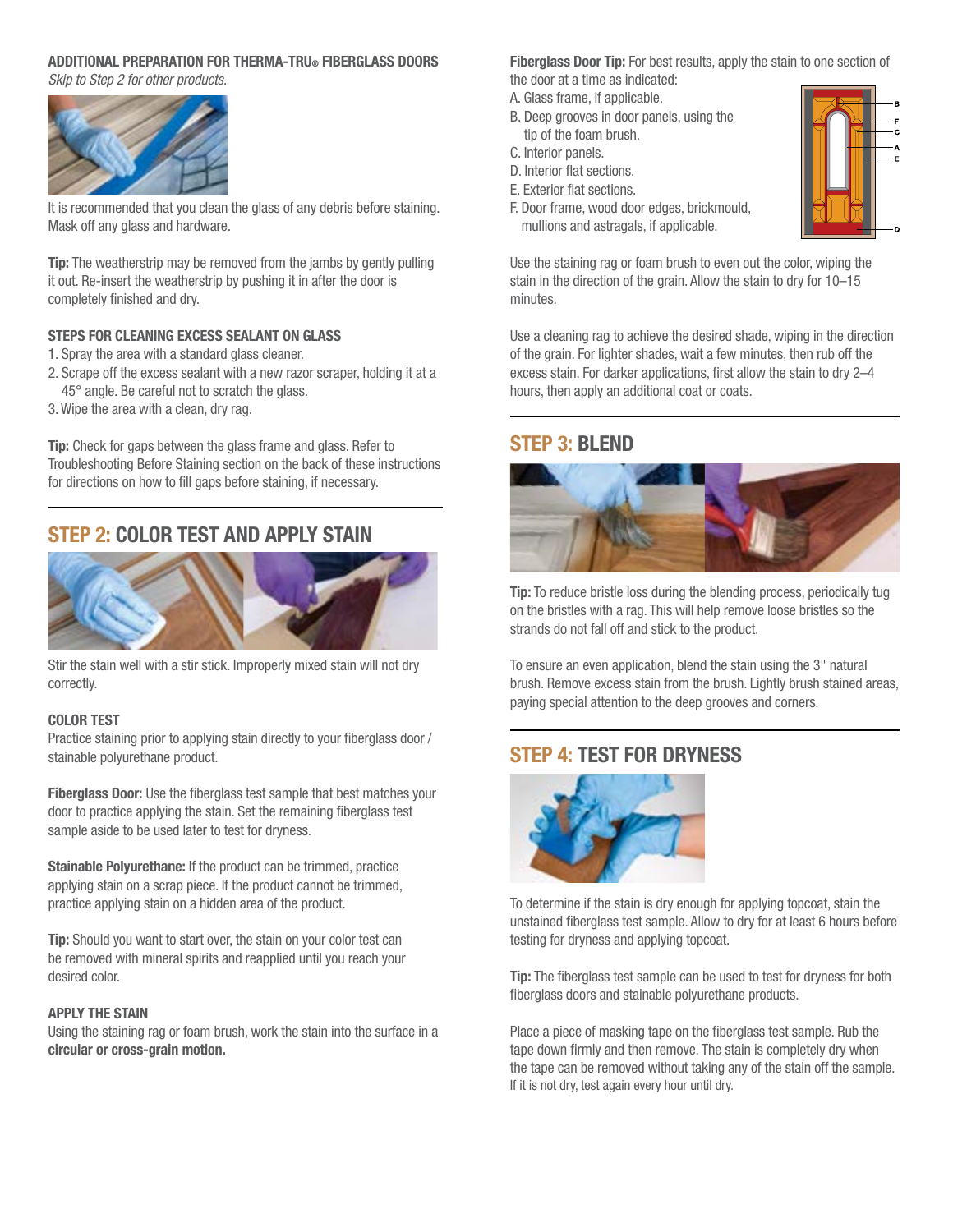## STEP 5: Apply the Protective Topcoat



Stir the topcoat well with a stir stick. DO NOT SHAKE. Shaking causes bubbles in the topcoat and can cause improper application. The topcoat is milky in appearance but will dry clear.

Tip: To reduce bristle loss during the topcoat process, periodically tug on the bristles with a rag. This will help remove loose bristles so the strands do not fall off and stick to the product.

To apply the topcoat, wet the tips of the 2" synthetic brush to apply a single, very thin first layer of topcoat.

Fiberglass Door Tip: Apply the topcoat in the same order in which you applied the stain in Step 2.

After applying the topcoat, clean the brush with water. Wait 2–3 hours for the first layer to dry. Apply a second thin layer of topcoat with the 2" synthetic brush. Surfaces should look wet, but not milky. After applying topcoat, clean the brush with water.

**Tip:** Apply topcoat in a smooth and even motion. Do not use excessive brush strokes, as this may cause the topcoat to bubble or loosen the stain. Should this happen, wait until the topcoat is dry and remove the flawed topcoat by gently wiping with a cleaning rag. Touch up the area with a thin layer of fresh topcoat.

Tip: Apply both layers of topcoat to the sample used for the color test. You will use these for long-term maintenance. This does not apply if a hidden area was used to color test.

## Long-Term Maintenance

- To check for loss of gloss or roughness of your product's topcoat over time, save your color test sample and compare it periodically to your fiberglass door or stainable polyurethane products. Store your sample in a cool, dry place, away from light.
- All exterior finishes are affected by exposure to sun, weathering, moisture and air pollutants. Typical durability of the topcoat is 3–5 years, but may be less, depending upon site-specific conditions. When the gloss has decreased or the topcoat feels rough, it's time to reapply a new layer of topcoat.

## DO NOT:

- Reuse topcoat more than 3 years old.
- Use topcoat that has been frozen.

Same-Day® Stain and topcoat may be purchased from select dealers, or by calling 1-877-997-8246.

## Stripping to Refinish

- 1. Choose a standard paint stripper. Paint or stain and topcoat can be removed with most methylene chloride based strippers, such as:
	- Savogran<sup>®</sup> SuperStrip<sup>®</sup>
	- Savogran® Kutzit®
	- • Dad's Easy Spray® Paint, Stain & Varnish Remover

Follow the paint stripper manufacturer's directions and cautions for correct use. Check with the product manufacturer of your fiberglass door / stainable polyurethane product for details.

2. Apply the stripper, working on small areas at a time.

 Tip: For a fiberglass door, apply the stripper to the (A) glass frame first and (B) the raised panels second (see illustration), before moving on to the rest of the door.



3. Remove the stripper within 2–3 minutes. If your fiberglass door / stainable polyurethane product has a factory-applied primer, it might be removed with long exposure to paint strippers.

Tip: Use a nylon bristle brush for easier removal of paint and stain from the wood-grain texture. For fiberglass doors, grade 000 steel wool can also be used.

4. Wash off the remaining stripper. After the stain or paint has been removed, clean with mild soap and water to completely remove any stripper residue. Rinse well and wipe dry. Make sure the product is completely clean and dry before refinishing.

## Troubleshooting Before Staining

#### Fine white scratches:

1. Wipe the surface with mineral spirits and scratches should disappear.

#### Light scratches or scuffs:

- 1. Lightly spray scratched area with a matching primer or smooth the area by buffing in the direction of the grain. A 3MTM Scotch-BriteTM pad is recommended for buffing.
- 2. Clean the repaired area and allow to dry before finishing.

#### Deep scratches:

- 1. Fill the scratch with a wood crayon or scratch pencil. Body filler, wood filler or epoxy fiberglass filler may also be used. Lightly sand. Grain detail may have to be manually etched into these fillers.
- 2. Wipe off any excess filler with a cleaning rag dampened with mineral spirits.

#### Fiberglass Door: Gaps Between the Glass Frame and Glass:

- 1. Apply a sealant that is recommended for use with paint and / or stain to the area where the glass frame meets the glass. Follow the sealant manufacturer's warnings and instructions.
- 2. Scrape off the excess sealant. A caulk finishing tool, such as  $DAP^{\circledcirc}$  CAP<sup>™</sup>, is recommended.
- 3. Allow the sealant to cure per the manufacturer's instructions before painting or staining.